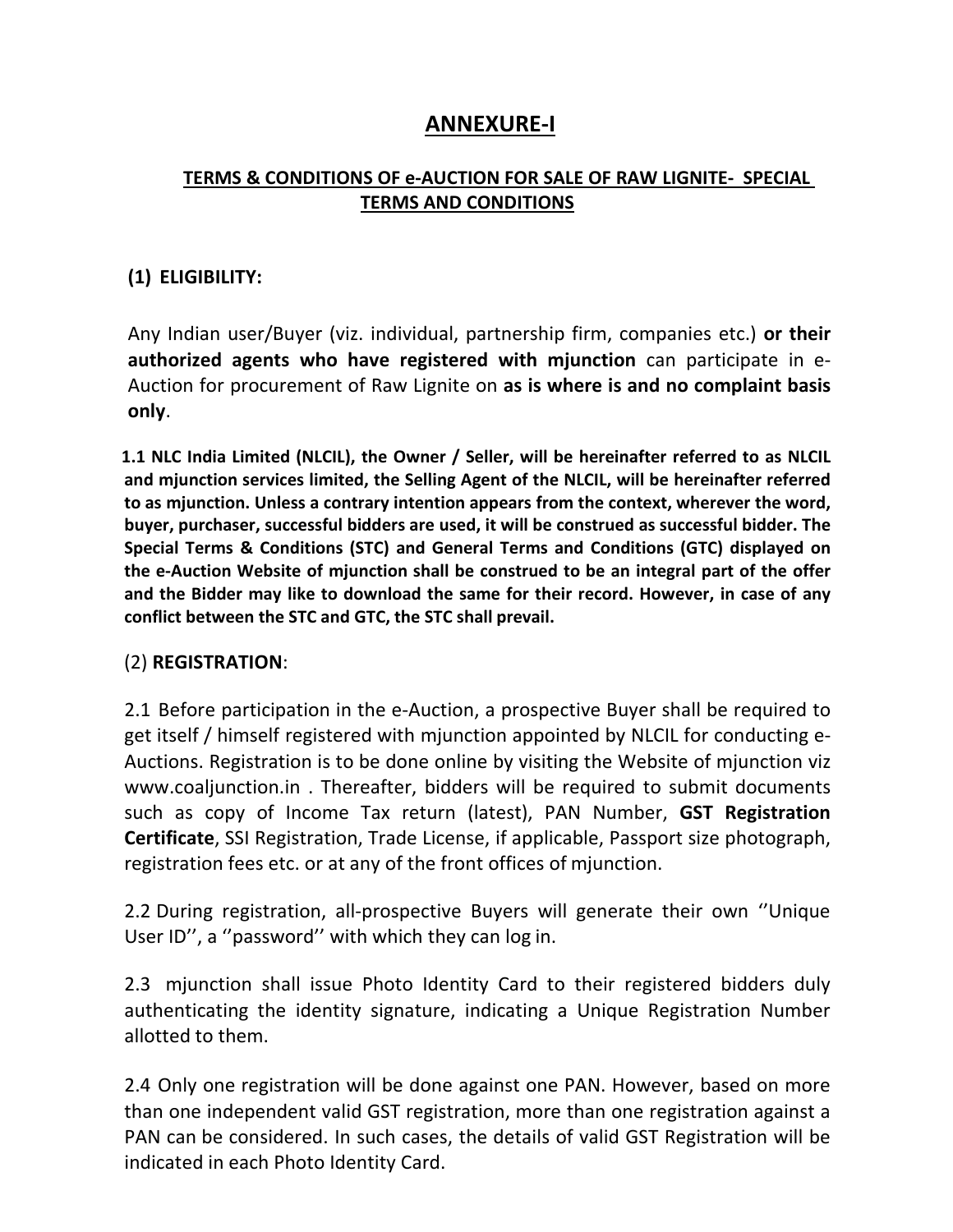## 2.5 **EMD PAYMENT**:

All Buyers having been registered with mjunction shall have to submit non-interest bearing Earnest Money Deposit (EMD), at the rate of Rs.200/- per tonne, for their required quantity (Minimum 20000 Tonnes and multiple of 1000 tonnes thereafter) before the e- auction.

The EMD submitted to mjunction shall be considered as a Global EMD, and it will not be specific for any particular source i.e., Mine-IA/Mine-II of NLCIL.

The EMD submitted to mjunction will be available for participation in all events conducted on mjunction e-Auction portal, as long as the required amount of EMD is available in the bidders account with mjunction.

## **Process for EMD submission**

EMD can be submitted by bidders through RTGS, NEFT or Net banking mode only. EMD submitted through any other mode will not be considered.

## **1. RTGS/NEFT**

For making EMD payment through RTGS/NEFT Mode the bidder has to login to mjunction portal and has to generate EMD Pay-In slip. The Pay-In slip will have the required details for remitting the EMD through RTGS/NEFT which will be submitted by the bidder to their banker. The EMD ''Pay-In slip'' can be generated through the following process

Login to [www.coaljunction.in](http://www.coaljunction.in/) > Click on EMD Management > Select "CMS / RTGS > Click on ''Submit'' after reading all Terms & Conditions > Fill in desired EMD amount & click on "Submit" > Print the Pay-in Slip

#### **Important Note for RTGS/NEFT transaction:**

- a) Bidders need to select IDBI / INDUS IND RTGS mode only
- b) EMD should be submitted at least 24 working hours before the start of the e auction.

## **2. NETBANKING (Online Mode)**

The bidders will also be able to submit their EMD to mjunction through Net banking and the following process has to followed –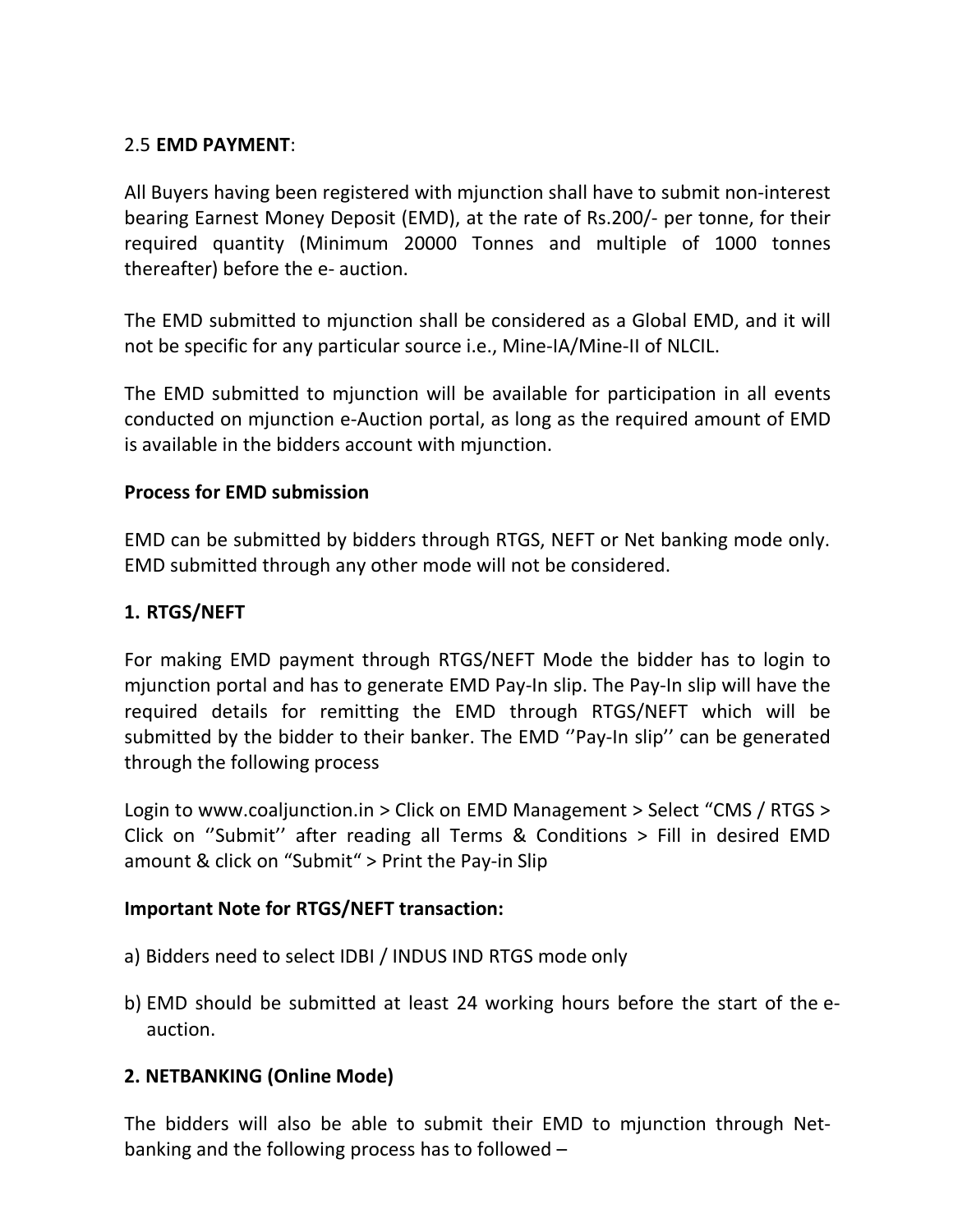Login to [www.coaljunction.in](http://www.coaljunction.in/) > Click on EMD Management > Select "Online" > Fill in desired EMD amount > Select the preferred bank from the list > and click on "Submit" after reading all the guidelines > The page will be redirected to the Net Banking portal where bidder has to enter their User ID and Password to log in and thereafter complete the transaction

On successful transfer a Transaction ID is generated which has to be noted by bidder for future any reference.

After the transaction bidders can login to mjunction portal and can check the eledger balance. If the transaction is complete then the transferred amount would be reflected in the e-ledger.

Important Note for Net-banking transaction:

a) Any banking charges as applicable for the transaction shall be payable by the bidder for using this facility, and this would be directly deducted by the bank directly from bidders bank account.

b) mjunction Services Limited shall not be held liable/responsible for any wrong transfer of funds, misuse of user id or password, any link failure / fault at the end or part of SBI / IndusInd Aggregator.

## **(3) NOTIFICATION:**

3.1 NLCIL would draw program for conductingat least two e-Auctions per month and notify the same, minimum 7 (seven) days in advance, through display on the NLCIL's websites for wide publicity **as well as in Newspapers.** The program will be intimated to mjunction services limited accordingly for hosting the same on its websites also.

3.2 The e-Auction will be for dispatches by road mode only. The minimum quantity for bidding would be 20000 (Twenty Thousand) tonnes.

#### **(4) BIDDING PROCESS:**

4.1 The registered Bidders shall be required to record their acceptance after login,<br>of the Terms Conditions of the e-Auction before participation in the actual Bidding Process.

4.2 Before participating in e-Auction, bidders are to satisfy themselves with the quality of Raw Lignite being offered for sale. The approximate specification of the Raw Lignite offered for sale is as follows: -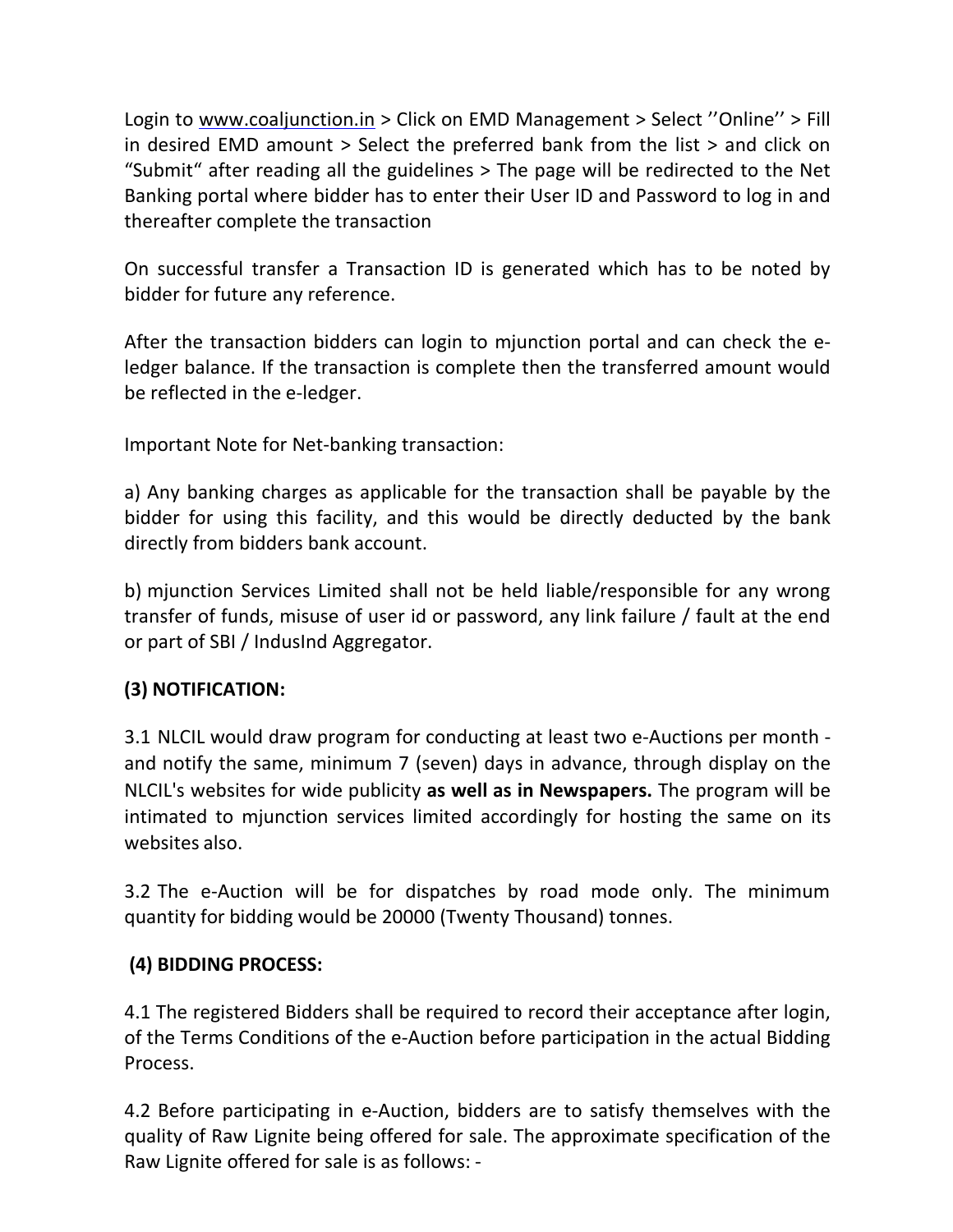| <b>Physical properties of Raw lignite:</b> |                                    |  |
|--------------------------------------------|------------------------------------|--|
| Colour                                     | <b>Brown to Dark Brown</b>         |  |
| Size at Stockyard                          | Fine to 30 cms (Normal lump forms) |  |
| <b>Constituents</b>                        | <b>Quality Range</b>               |  |
| Moisture                                   | 32 to 38 %                         |  |
| Ash                                        | 11 to 22 %                         |  |
| <b>Volatile Matter</b>                     | 26 to 32 %                         |  |
| <b>Fixed Carbon</b>                        | 17 to 21 %                         |  |
| Calorific value                            | 2720 to 3180 K.Cal./Kg             |  |
| Sulphur                                    | 0.6 to 0.8 %                       |  |

**These properties may vary as it depends on natural disposition. mjunction/ NLCIL, do not give any assurance or guarantee that the materials will adhere to specification. The purchaser/bidder/buyer shall have to satisfy themselves on inspection of the material as to what they contain and make his/her offer accordingly. The principle of "Caveat Emptor" will apply.**

4.3 Prospective Bidders are entitled to Bid for the quantity to the extent of amount of EMD available with mjunction in the bidder's account at the time of bidding.

4.4 The Buyers while bidding shall quote their Bid Price per tonne in Indian Rupee as basic Raw Lignite price, of size lessthan or equal to 300 mm, for NLCIL Barsingsar Mine, exclusive of other charges **like Royalty, Additional Royalty, DMF, NMET, GST 5%, GST Compensation Cess, IT,** any other charges as will be applicable at the time of delivery. At the time of lifting/delivery of the material, if there is any change in regard to **Royalty, DMF, NMET, GST, GST Compensation Cess, IT,** or any other statutory levy, the same will be charged extra to the buyers/bidders/purchaser's account.

4.5 The bidder has to bid for a price equal to or above the reserve price to secure consideration in the concerned e-Auction.

4.6 The date, time and period of e-Auction as notified in advance including closing time on portal of mjunction shall be adhered to but for the event of force majeure. However, the closing time of e-Auction will be automatically extended up to last Bid time, plus 5 minutes, so that opportunity is given to other Bidders for making an improved Bid.

**4.7** The bidder shall offer their Bid Price (Per Tonne) in the increment of Rs.10/- (Rupees ten) and in multiples of Rs.10/- (Ten) during the normal e-Auction period and also during the extended period. The minimum quantity increment should be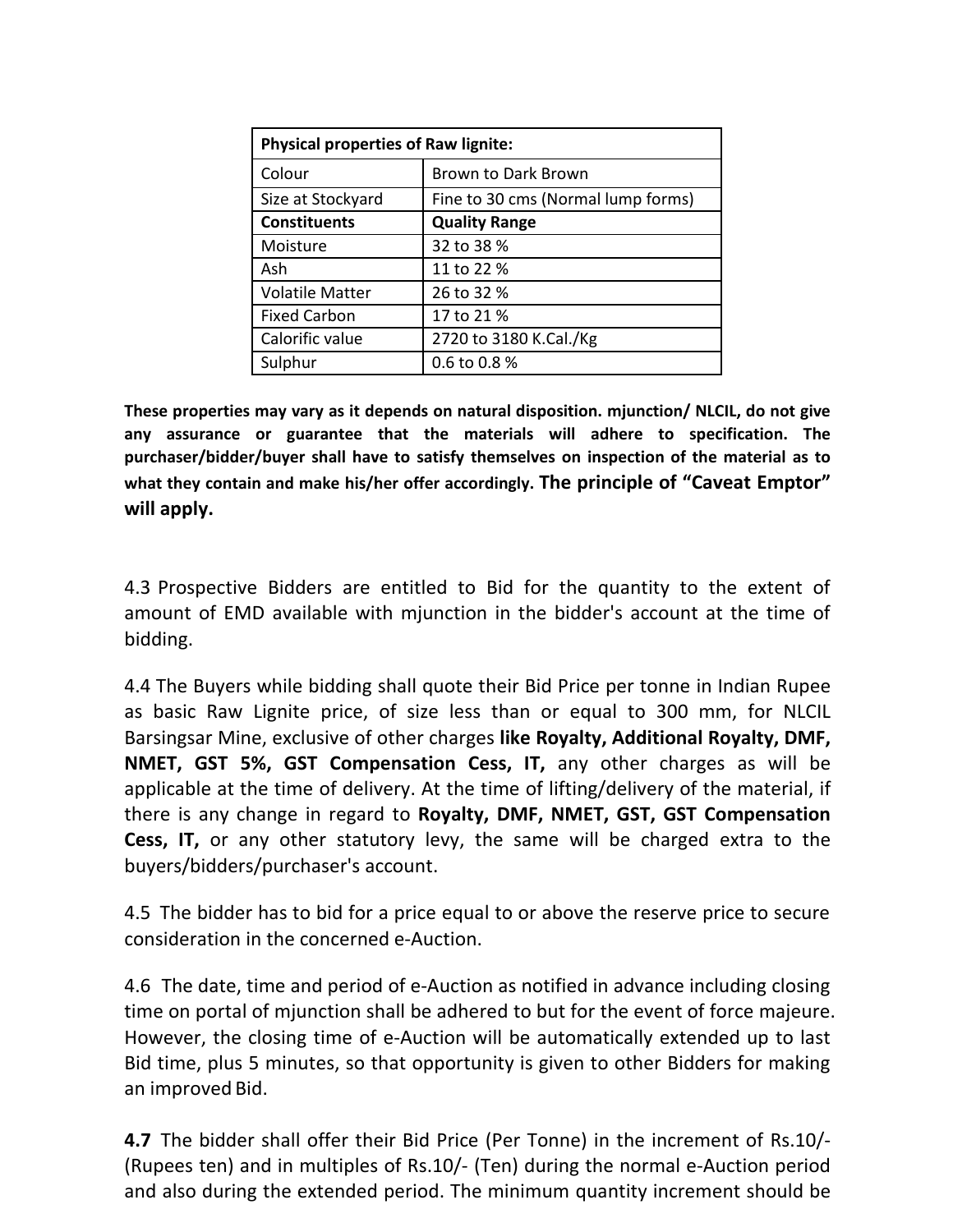## **1000 Tonnes or multiples of 1000 Tonnes.**

4.8 While maintaining the secrecy of Bidder's identity, the web site shall register and display on screen the **highest** successful Bid price at that point of time. The system will not allow a Bidder to Bid in excess of his entitled quantity as per his EMD. However once a Bidder is out-bided by another (in part or full) the particular Bidder shall become eligible for making an improved Bid.

4.9 Following criteria would be adopted in deciding the successful bidders:-

(a) Precedence will be accorded to the highest bid price in the descending order (H1, H2, H3 and so on) as long as the offered quantity is available for allocation. (b) If two or more buyers bid the same highest price, precedence for allotment will be accorded to the buyer who has placed the bid for the higher quantity.

(c) In case, two or more buyers bid the same price and the same quantity, precedence will be given to the buyer who has accorded his bid first with reference totime.

## **(5) POST E-AUCTION PROCESS:**

5.1 Each successful bidder will be intimated through e-mail by mjunction on the same date after the closure of e-Auction. However, it will be the responsibility of the bidder to personally see and download the result displayed on website, on the same date after close of e-Auction.

**5.2** The successful bidders after the e-Auction, will be required to deposit **Raw Lignite value (Basic Raw Lignite Price + Statutory and other levies)** with NLCIL, within a period of 7 (SEVEN) NLCIL working days, after the date of closing of e- Auction, in terms of Clause 6. **In case the last date of payment happens to be closed holiday for NLCIL or the banking institutions the next working day will be taken as the day of payment.**

5.3 Equivalent amount of EMD of successful bidder corresponding to successful bid quantity, shall be blocked and will be transferred to NLCIL by mjunction along with the bid sheet in respect of successful bidders.

## **(6) TERMS OF PAYMENT:**

**6.1A The Raw Lignite value (Basic Raw Lignite Price + Statutory and other levies) to be deposited in advance by the successful bidders shall be computed and deposited after making provision for the 90% of the EMD amount (less 90 % of EMD) for the successful bid quantity already transferred by mjunction to NLCIL.**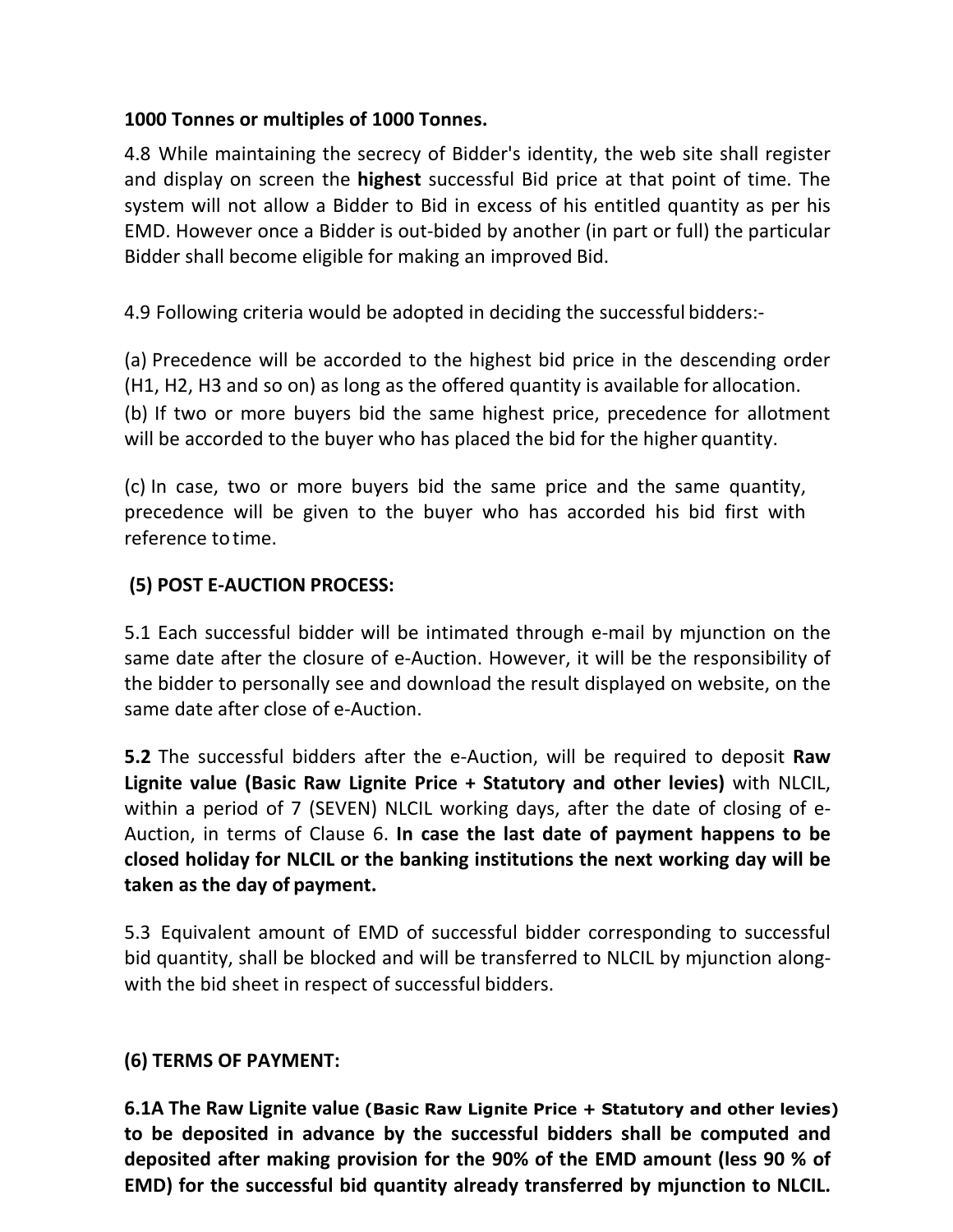**In other words, the Raw Lignite value to be deposited and 90% of the EMD amount together, shall be equivalent to the 100 % Raw Lignite value.**

6.1B The successful bidders who are allotted a Raw Lignite Quantity of 20000 Tonnes and above in a single e-Auction shall have the option of:

- (i) depositing  $1<sup>st</sup>$  Instalment of 40% of the Raw Lignite value of the allotted quantity to NLCIL in advance within 7 (SEVEN) NLC working days **after** the date of close ofe-Auction;
- (ii) Depositing 2<sup>nd</sup> Instalment of 30% of the Raw Lignite value of the allotted quantity within 20 (twenty) day **after** the date of close of e-Auction and
- (iii) Depositing the last installment of 30% of the Raw Lignite value of the allotted quantity after making provision of the 90% of the EMD within 30 (thirty) days after the date of close of e-Auction.

On receipt of the each instalment payment, separate Sale/Delivery Orders will be released for that proportionate quantity only. In case of delay in depositing the instalments indicated above, no sale/delivery order would be issued for the subsequent despatches and delivery of the Raw Lignite will be stopped at the cost and risk of the buyer. Delivery will be commenced on receipt of the above payments only. The delivery period extension will not be granted on account of any delay in depositing the instalment payments as above.

**6.2 Security Deposit: 10 % of EMD amount shall be converted into a'Security Deposit' for performance of the bidders towards completion of the said transaction.**

6.3 **The above security deposit (as converted from the EMD amount) will be released on demand by the buyerafter completion of the entire transaction**. However, in the event of default in performance by the bidder, the provision of forfeiture of the 'Security Deposit' (as converted from the EMD) as stipulated, would be applicable.

6.4 In case of road supplies, once the Raw Lignite value is deposited byway of Demand Draft /Pay Order, drawn in favour of M/s. NLC India Limited, payable at Barsingsar along with the debit advice issued by the bank, certifying that the DD/Pay Order has been issued, by debiting the account of the concerned Buyer, Sale/Delivery orders shall be issued within seven days by NLCIL after encashment of buyer's financial instrument. The buyers shall also have the option of e- Payment through NEFT/RTGS.

**6.5 In case the last date of payment happens to be closed holiday for NLCIL or the banking institutions the next working day will be taken as the day of payment.**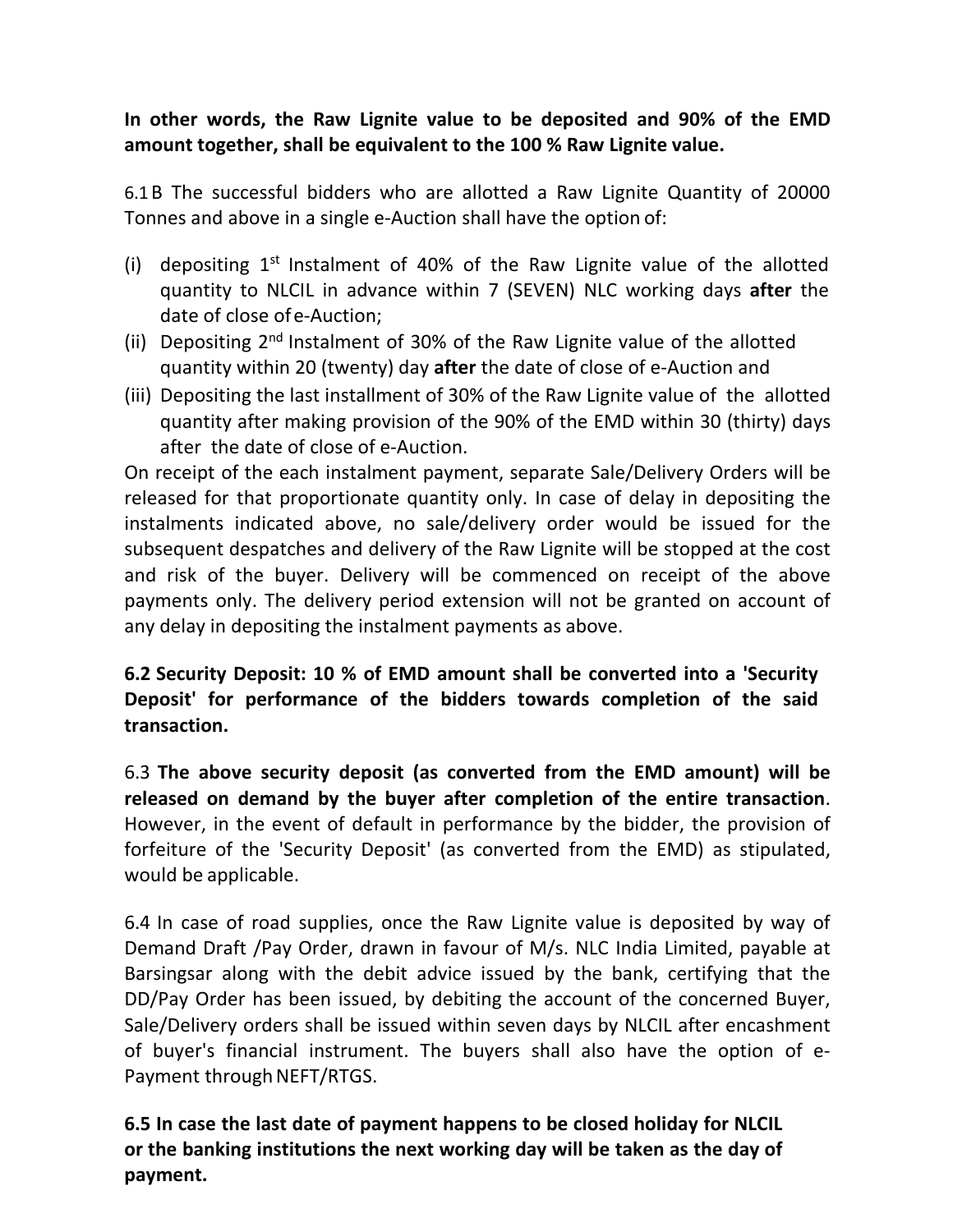# **(7) PROCEDURE OF RAW LIGNITE DELIVERY:**

7.1 NLCIL shall issue Sale/Delivery orders to the successful bidders in terms of clause 6.0 after realization of payment.The Buyer has to submit the option before the issue of the Sale / Delivery Order for movement of the Raw Lignite within State or outside State and the Sale / Delivery Order would indicate the same accordingly. However, the challan issued by NLCIL shall indicate the destination.

7.2A The validity period to complete lifting of Raw Lignite by road shall be 60 days from the date of issue of the Sale/Delivery Order. In case of installment payment, 60 days from the date of issue of the 1<sup>st</sup>Sale/Delivery Order. Any extension of validity will be at the sole discretion of NLCIL, based on merits. Raw Lignite sold, but not removed within the above specified period will become the property of NLCIL and it has the right to sell the unlifted quantity in any manner as NLCIL may deem fit without any notice.

7.2B The successful bidder allotted with a total quantity of 30000 Tonnes and above in a single e-Auction, the validity period allowed to them for lifting of the Raw Lignite shall be 75 days, from the date of issue of the Sale Order. In case of installment payment, 75 days from the date of issue of the 1<sup>st</sup> Sale/Delivery Order. If any of the successful bidder allotted with a total quantity of 50000 Tonnes and above in a single e-Auction, the validity period allowed to them for lifting of the Raw Lignite shall be 90 days, from the date ofissue of the Sale Order. The extension of delivery period beyond 90 days will be considered by Project Head, Barsingsar Project, on their request, based on the merits.

In case of the Buyers who opt to deposit Raw Lignite value in installments for a total allotted quantity of 30000 Tonnes, shall lift the entire allotted quantity within 75 days from the date of issue of 1<sup>st</sup> Sale Order/Delivery Order, subject to the Clause 6 above.

7.2C In case of Sale/Delivery Orders issued against the installment payments, the balance unlifted quantity in each Sale/Delivery Order automatically gets added with the next Sale Order quantity, but the total delivery period remains unaltered at 60 days from the date of issue of the 1<sup>st</sup> Sale/Delivery Order, as the case maybe.

7.3 It is the responsibility of the Purchaser/Buyer/Bidder to take delivery of the Raw Lignite from the storing area, strictly adhering to the safety pre-cautions and these provisions of Environment Protection Act. The loading of the Raw Lignite and transportation to the bidder's premises shall be the responsibility of the buyer only and they shall not give any room for complaint of pollution, whatsoever.

7.4 The Raw Lignite after confirmation of sale left at NLCIL, will remain at the sole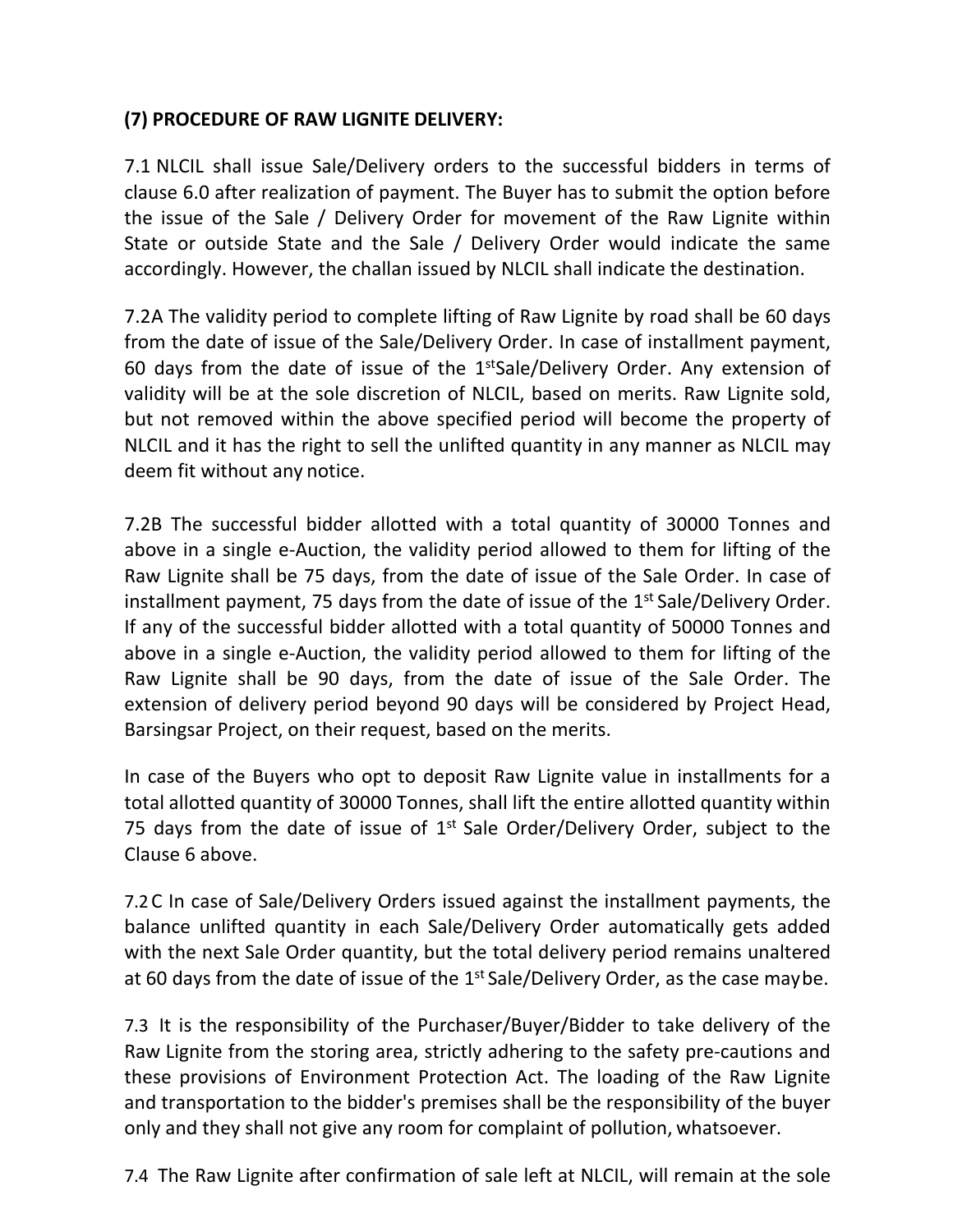risk and responsibility of the purchaser/bidder/buyer. mjunction/ NLCIL will not undertake any liability, whatsoever for the safe custody, protection or preservation after the sale has been confirmed. Delivery of the lots as put up for sale, subject to change by nature's wear and tear. No complaint will be entertained regarding quality or mis-description for the materials sold once the bid is accepted.

(8) **REFUND OF EMD FOR UNSUCCESSFUL BIDDERS:** In case of unsuccessful bidders, EMD shall be refunded by mjunction only after the closure of the e-Auction, based on the online refund request submitted by the bidder. If no such request is received by mjunction, the EMD will be automatically retained for participation in the future e- Auction events.

## **Process for applying EMD Refund**

The request for EMD Refund has to be submitted online by the bidders through the following process

Login to [www.coaljunction.in](http://www.coaljunction.in/) > Click EMD Management > Select Refund > Select Add

All refund requests registered in mjunction system is approved at 12.00 hours on all mjunction business days. The refund is processed within one (01) mjunction working day after the approval of refund request in system.

The bidders can also check their status of EMD refund by login to mjunction portal.

Important Note:

- a) The transfer of EMD to bidders account though NEFT can take up to 3 working days
- b) For such cases where refund of EMD cannot be processed through RTGS or NEFT mode, the refund is done through Cheque which is dispatched through Courier/Postal services to the registered address of the bidder.

(9) **FORFEITURE OF EMD/SD**: **The EMD/SD** submitted by the successful Bidders will be liable for forfeiture in the following cases:

9.1 If after completion of e-Auction, the successful bidder fails to make payment for the Raw Lignite value including all other charges within the stipulated time, the proportionate EMD/SD equivalent to the failed quantity shall be forfeited subject to the provisions at Clause 6.0 and / or,

9.2 If the successful bidders does not lift the booked quantity within the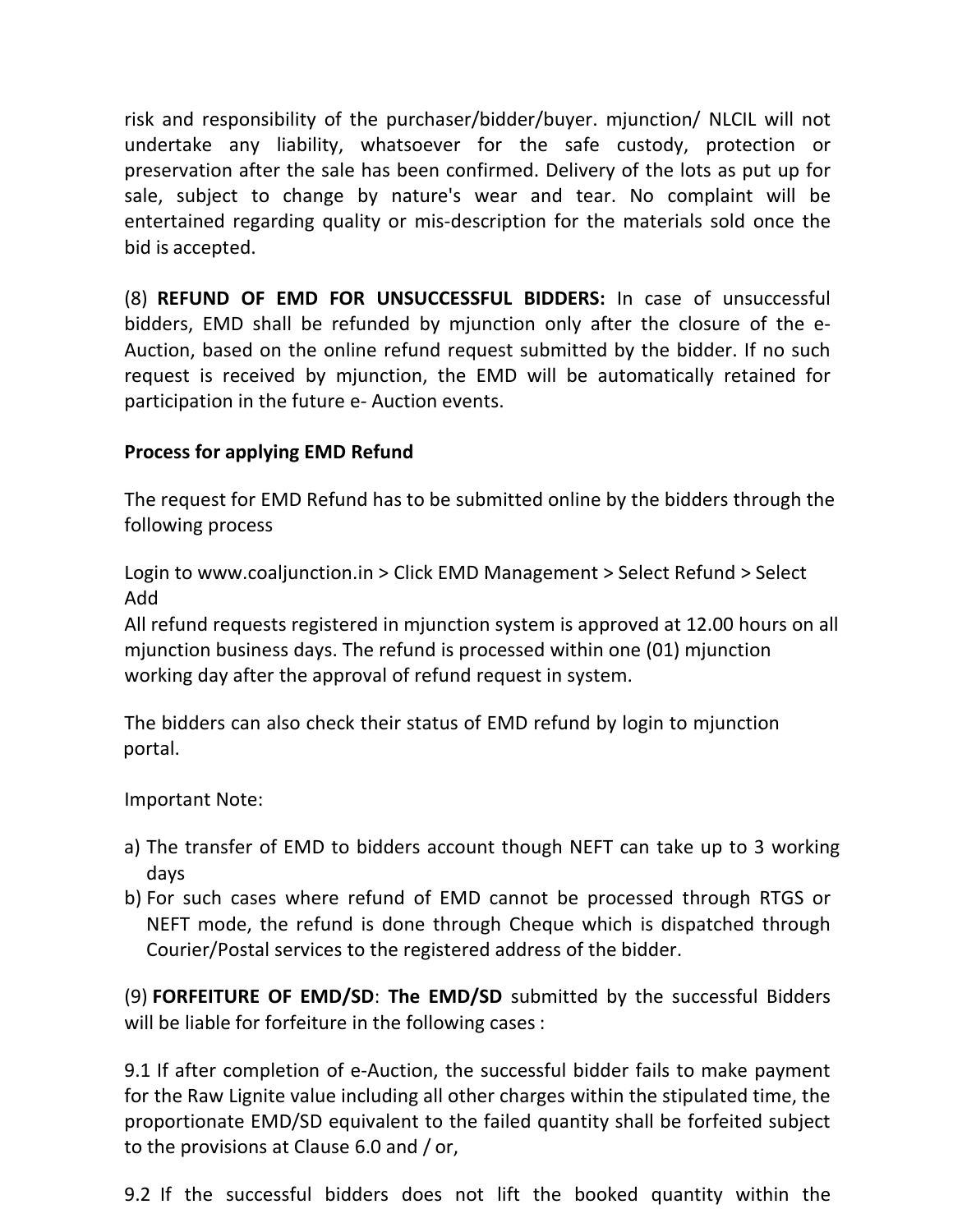stipulated validity period, the proportionate **EMD/Security Deposit** @ Rs. 200/ per Tonne (as converted from the EMD amount) forthe unlifted quantity would be forfeited. Such forfeiture shall be made only, if the balance Unlifted Quantity is equal to or more than a Truck Load, i.e. 9.0 tonnes as applicable. Such forfeiture, however, would not take place, if NLCIL has failed to offer full or part of the successful bid quantity within the validity period. In such cases again, no forfeiture would take place, if the balance quantity is less than a truck load, ie. 9.0 Tonnes.

9.3 If the Buyer cancels the order after booking, the EMD @ Rs.200/- per tonne for the booked quantity shall be forfeited for the order cancelled.

**9.4 NLCIL reserves the right to adjust any amount including EMD/SD out of the payments made by the purchaser towards any damages whatsoever caused by any Act or omission of the purchaser or its agents.**

(10) **REFUND OF RAW LIGNITE VALUE**: The balance Raw Lignite value of the unlifted quantity after the expiry of the validity period for supply of Raw Lignite and completion of required commercial formalities shall be refunded subject to forfeiture of EMD if required, in terms of the forfeiture clause as above.

#### (11) **ROYALTY, TAXES AND DUTIES:**

**11.1 Royalty asper the prevailing tariff wherever applicable at the time of delivery on the sale of materials covered under this e-Auction shall be borne by the successful bidders/purchaser/ buyer.The price structure will be as per the table below -**

| Details (in Rs.)                                           |  |
|------------------------------------------------------------|--|
| $(A)$ = Basic Cost of the Lignite                          |  |
| $(B)$ = Royalty @6% on Basic Cost                          |  |
| $(C)$ = Additional Royalty @ 6% on Basic Cost              |  |
| $(D)$ = DMF @ 30% on Royalty                               |  |
| $(E)$ = NMET $@$ 2% on Royalty                             |  |
| $(F)$ = SUB-TOTAL i.e (A+B+C+D+E)                          |  |
| $(G) = CGST$ @ 2.5% on $(F)$                               |  |
| $(H) = SGST @ 2.5% on (F)$                                 |  |
| (I) = IGST $@$ 5% on (F) (if Applicable)                   |  |
| $(J)$ = GST Compensation Cess $@$ Rs. 400/- per tonne      |  |
| $(K)$ = TOTAL (With FORM 27 C) i.e. ${F+(G+H)}$ or (I) +J} |  |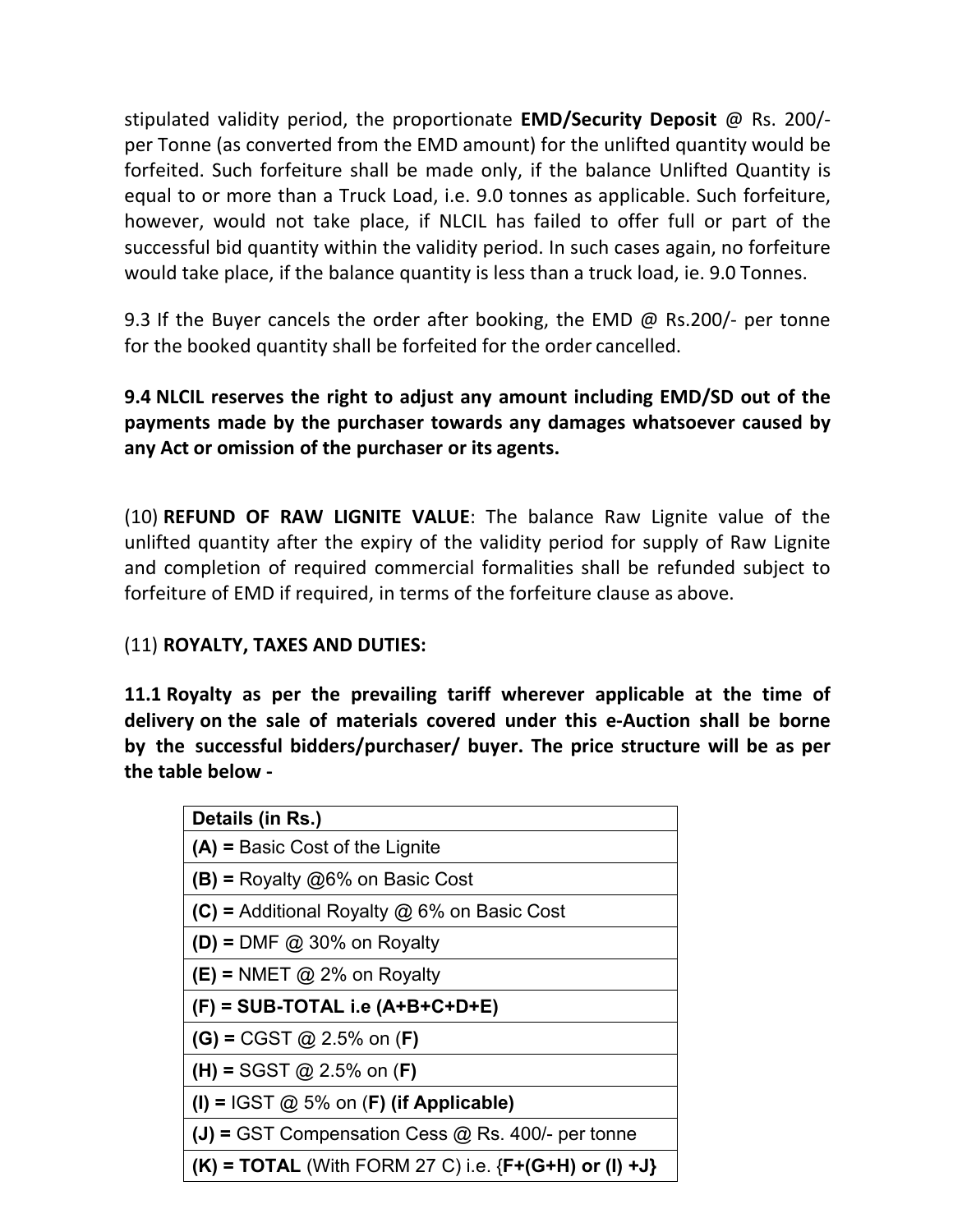| $(L)$ = TCS $@$ 1% of $(K)$ (without FORM 27 C) |  |
|-------------------------------------------------|--|
| $\mathsf{TOTAL} = (\mathsf{K} + \mathsf{L})$    |  |

11.2 At the time of lifting/delivery of the material, if there is any change in **regard to Royalty, Additional Royalty, DMF, NMET, 5% GST, GST Compensation Cess, Income Tax or any other statutory levy**, then the same will be brought to the notice of the buyer/bidder/purchaser and will be charged extra to the buyers/bidder/purchaser account.

11.3 The provision of payment of Additional Royalty (as mentioned in above price structure vide clause 11.1) has been made vide Mineral Concession Rule 1960, amended vide Gazette Notification dated 04.10.2021 wherein following provisions were made.

(i) the additional amount shall be in addition to royalty or payment to the District Mineral Foundation and National Mineral Exploration Trust or any other statutory payment or payment specified in the tender document or the auction premium (wherever applicable).

(ii) Ad valorem royalty for the purpose of calculating the additional amount for coal and lignite shall be based on National Coal Index (NCI) and Representative Price (RP) of coal excluding the taxes, levies and other charges.".

11.4 The additional amount based on NCI and RP shall be borne extra by the successful bidders. For the purpose of this auction, since the requisite data for October 2021 is not available in the web domain of the MoC, the data for August 2021 NCI & RP shall be taken into consideration for the time being in order to calculate the additional payment to be charged to the successful bidders. As the NCI and RP are declared on monthly basis by MoC in the end of the subsequent month, the requisite data for subsequent months (as and when declared) would be taken for the final calculation of the additional amount and on completion of entire lifting period any differential amount shall be adjusted from the security deposit.

11.5 The bidders should give their bids exclusive of royalty, all statutory charges, Duties, Taxes and any other levies. Such Royalty, Statutory Charges, Duties, Taxes and any other levies as applicable, will have to be paid over and above the quoted rate.

**11.6 GOVERNMENT OF INDIA HAVE INTRODUCED COLLECTION OF INCOME TAX @ 1.0% ON THE TOTAL SALE VALUE OF RAW LIGNITE W.E.F.01-07-2012 (TOTAL SALE VALUE=MATERIAL VALUE + ROYALTY + Additional Royalty + DMF + NMET + 5% GST on Royalty , DMF & NMET + GST COMPENSATION CESS +ANY OTHER LEVY, IF ANY) UNDER SECTION 206C OF INCOME TAX ACT 1961. THE SAID TAX WILL HAVE TO BE BORNE BY THE BUYER / BIDDER / PURCHASER OF THE MATERIAL AND HAVE TO BE SUBMITTED ALONG WITH THE MATERIAL VALUE AT THE TIME OF ISSUANCE OF SALE/DELIVERY ORDERS. TAX IS REQUIRED TO BE COLLECTED IF THE GOODS PURCHASED ARE USED FOR TRADING. IF HOWEVER, THE GOODS PURCHASED ARE TO BE**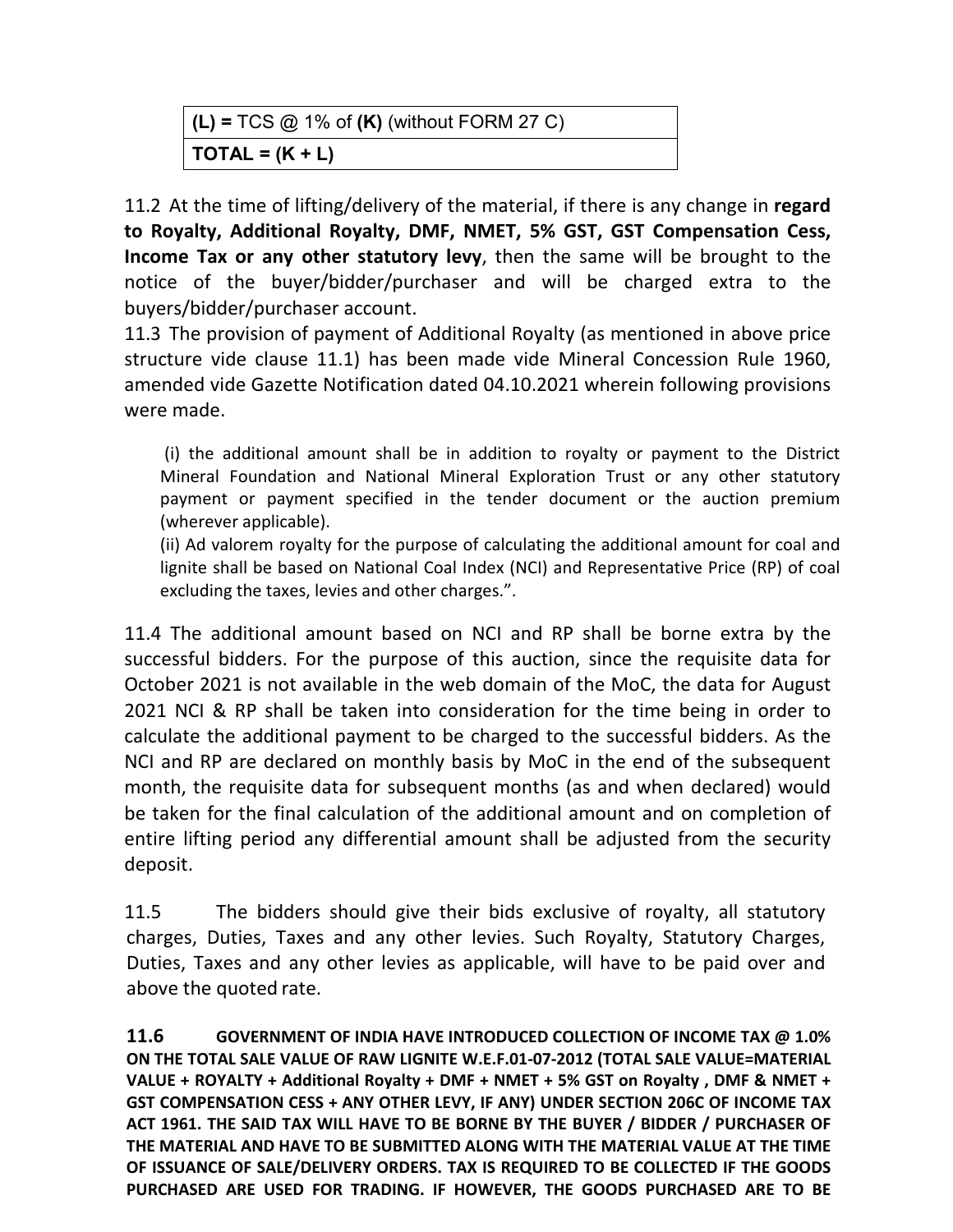**UTILIZED FOR THE PURPOSE OF MANUFACTURING, PROCESSING OR PRODUCING ARTICLE OR THINGS THE PROVISION OF SECTION 206-C WILL NOT APPLY AND TAX NEED NOT TO BE COLLECTED. BUT FOR THE BENEFIT OF EXEMPTION FROM COLLECTION OF TAX THE SUCCESSFUL BUYER/PURCHASER/BIDDER HAS TO FURNISH IN DUPLICATE A CERTIFICATE IN FORM NO.27- C PRESCRIBED UNDER RULE 37-C OF INCOME TAX RULES THE SAME (FORM NO. 27-C) HAS TO BE PRODUCED AT THE TIME OF MAKING PAYMENT FOR DELIVERY OF THE MATERIALS. THE SALE/DELIVERY ORDER WILLBE ISSUED TO THE BUYER / BIDDER / PURCHASER ONLY AFTER RECEIPT OF THE ABOVE TAX WITH SURCHARGE BY D.D. OR AFTER RECEIPT OF THE EXEMPTION CERTIFICATE IN FORM.27-C.**

#### **(12) GENERAL TERMS CONDITIONS:**

12.1 The Raw Lignite procured under e-Auction is for use within the country and not for Export.

12.2 All terms and conditions of Scheme are subject to force majeure conditions as applicable.

12.3 Bidders must always ensure to keep their email address valid. In any case Buyers cannot be absolved from fulfilling the responsibility of compliance of any of the terms and conditions herein including payment terms due to non-receipt of emails from mjunction.

12.4 Bidders must be extremely careful to avoid any error in bidding (whether typographical or otherwise) and they are fully responsible to check and rectify their bid before submitting their Bid into the live-Auction floor by clicking the Bid button.

12.5 There is no provision for bidding in decimals. The Bidder shall be solely responsible for all consequences arising out of the bid submitted by them (including any wrongful bidding by them) and no complaint/representation will be entertained by mjunction/ NLCIL in this regard.

12.6 The decision of the Competent Authority of NLCIL in matters related to this e- Auction shall be final and binding on the bidders / Buyers.

12.7 Quantity mentioned in notice are only indicative and may undergo a change depending on factors like actual production of Raw Lignite, bottlenecks in Raw Lignite transportation etc.

12.8 Notwithstanding anything contained in the auction sale notice or advertisement issued as to description and particulars of material put up for sale, the sale of the Raw Lignite is on '**as is where is and no complaint basis'** only. mjunction/ NLCIL, do not give any assurance or guarantee that the materials to be delivered will adhere to notice or advertisement or list or specification. The purchaser/ bidder/buyer shall have to satisfy himself on inspection of the Lot as to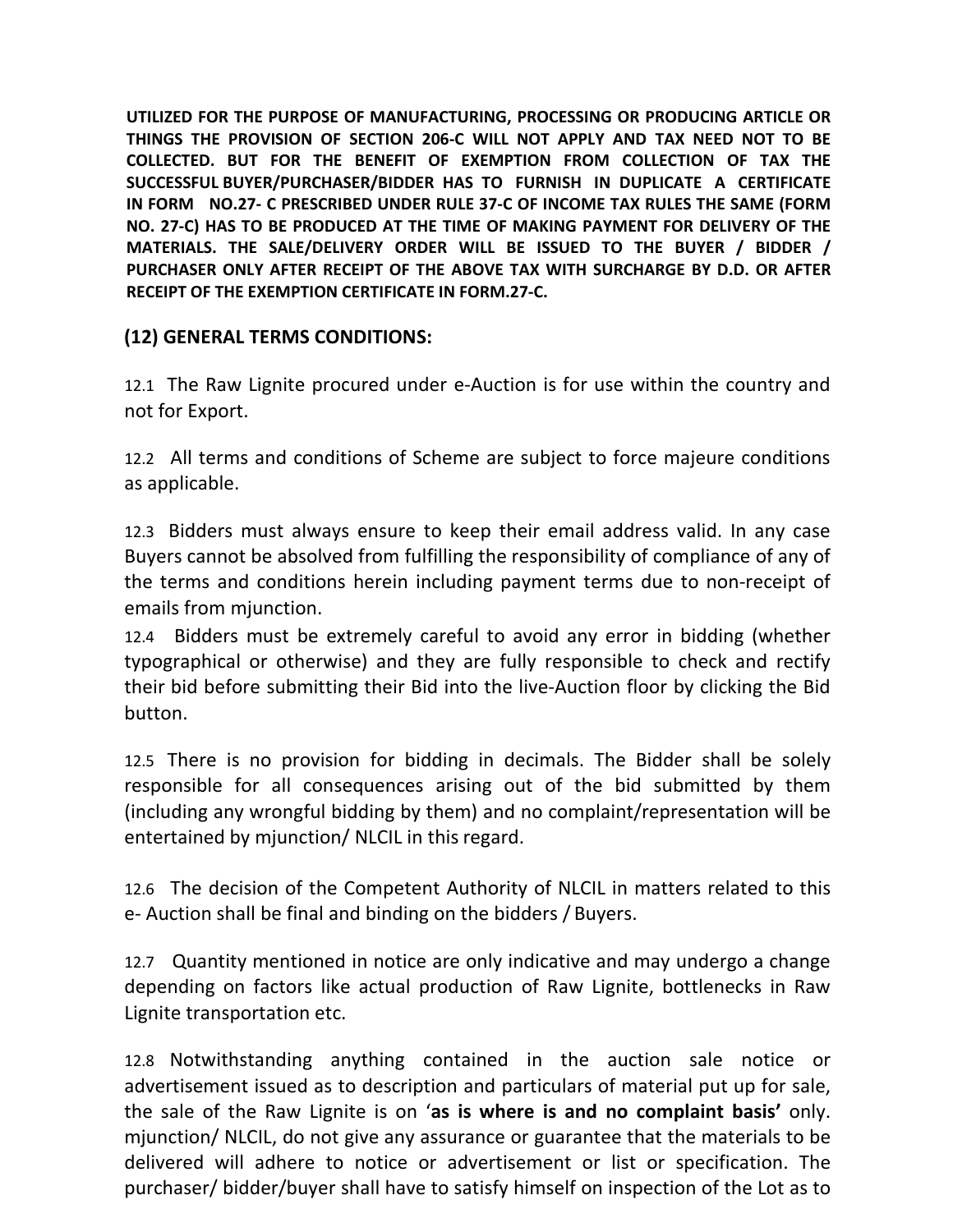what they contain and make his/her offer accordingly. No plea of misunderstanding or ignorance of conditions put forth subsequent to any confirmation of sale shall be accepted. The principle of CAVEAT EMPTOR (let the buyer be aware) will apply.

12.9 There will not be any joint/ third party sampling facility extended to any buyer. Refusal on account of non-suitability and /or sub-standard quality for the allotted quantity of Raw Lignite shall not be acceptable.

12.10 NLCIL /mjunction reserves the right to cancel the sale of Raw Lignite under this e- Auction from any source / location in part or whole at any stage at its sole discretion without assigning any reason thereof and no party shall have any right whatsoever to raise any claim in that regard on that count.

12.11 NLCIL/mjunction reserves their rights to amend/modify and revise the terms and conditions contained herein in full or in part at any point of time and no party shall have any right, whatsoever to raise any claim in that regard on that count.

12.12 Sale under each e-Auction shall be an individual, independent, unique and complete transaction.

12.13 NLCIL/mjunction will not be in any way responsible for failure to deliver the materials due to cause beyond their control such as strike, lockout, cessation of work by labourers, shortened hours, act of GOD or other causes or other contingencies whatsoever. In case of such force majeure conditions, the period of delivery shall automatically get extended proportionately. The buyer/bidder/purchaser shall not be entitled to cancel the contract.

12.14 **CONDUCT DURING DELIVERY**: - Buyer/bidder/purchaser shall solely be responsible for movement and proper behavior of their deputies, agents, and laborers within NLCIL's premises. If any damage caused to NLCIL's property, the buyer is responsible to make good such damage to the satisfaction of NLCIL, and the decision of NLCIL, in this regard shall be final and binding. Reselling of Raw Lignite will not be allowed in NLCIL premises.

12.15 **STATUTORY AND SAFETY CONDITIONS**: - Before commencement of delivery operations, the buyer shall take group insurance for the workers under his control, which will not only cover fatal accidents, but also injuries, which may or may not result in partial or permanent disablement.

12.16 **COMPLIANCE WITH LABOUR LAW AND SAFETY RULES** : - During the delivery period, the workers employed by the buyer within the respective mine premises will be governed by the Labour Laws and Rules, Factory Act, Mines Act and Rules, Provision of EPF Act 1951 and NLC's Security and Safety Rules as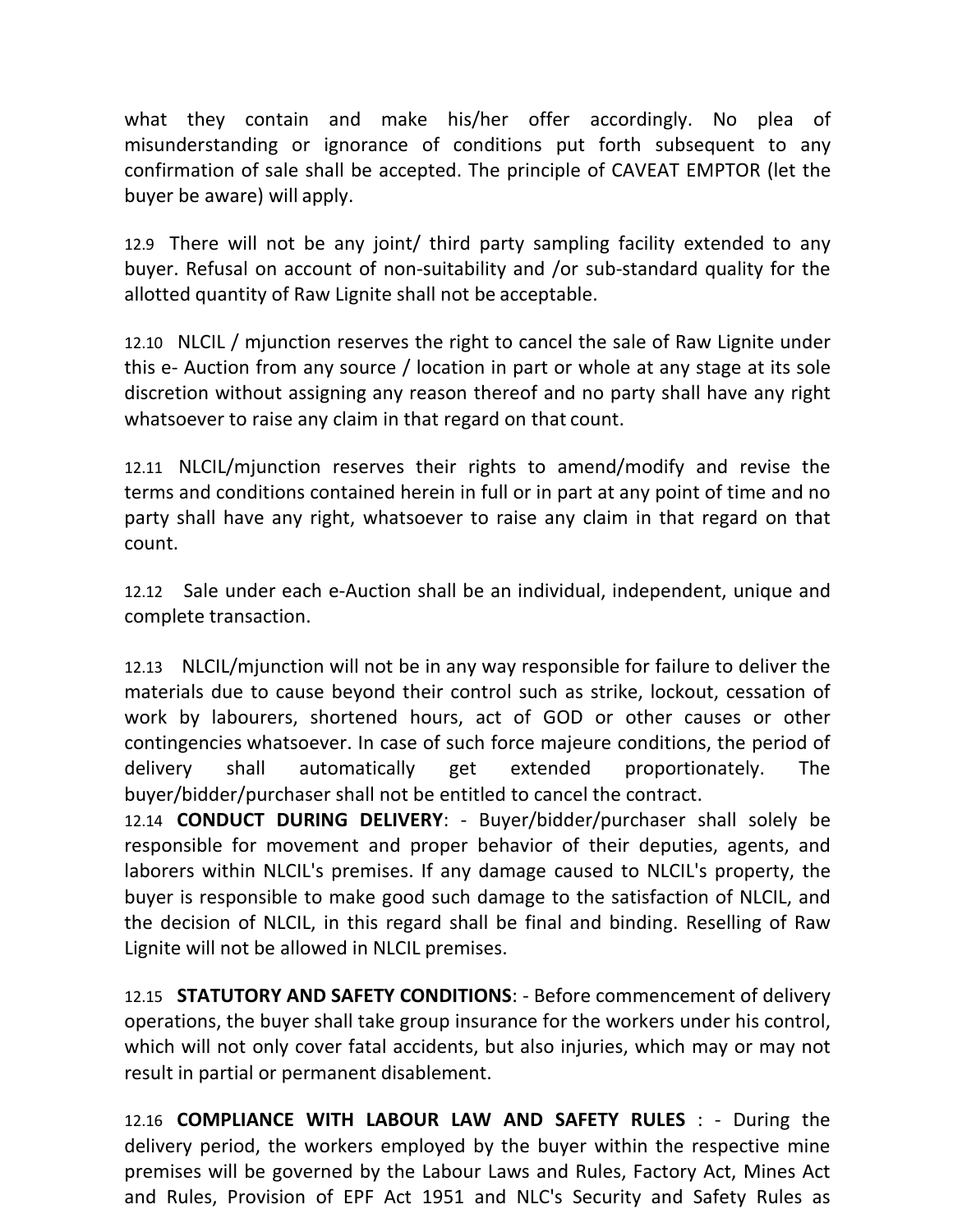applicable.

12.17 As per Mines Act, Vocational Training will be given by NLCIL to all the workers employed by the buyer at the VTC Training Centre/NLCIL before commencing the delivery works. Without undergoing this Vocational Training for the required number of days prescribed by the NLCIL's Manager, Respective Mines, NLCIL, the buyer and their workers will not be allowed to carry out the delivery works. The wages payable to the workers during this V.T.C. Training period have to be borne by the buyer only. However, the V.T.C. trained loading workmen with the pay loader is available at the Raw Lignite loading point. They can be utilized by the buyer at their own risk and cost.

12.18 **ACCIDENTS ETC. TO BUYERS LABOURER:**- NLCIL/mjunction will not at any point of time be responsible for any injuries caused to the workers engaged by the buyer due to accident within the Respective Mine premises or at the place of work and the bidder/buyer/ purchaser will make transport facility to the accident victims to the hospital and give proper arrangement for medical attention and treatment to his labourers and their representative. The bidder/purchaser/buyer will be solely responsible for any claim arising out of the employment, injuries to labourers in the course of employment under any statute. It is the responsibility of the bidder/buyer/purchaser to provide necessary safety appliances like hand gloves, helmet, boots etc to the labourers who are engaged for handling of the goods.

12.19 During delivery, if any of the labourers are found not wearing the proper safety appliances, they will not be permitted to carry out the delivery works and will be sent out of respective mine premises. NLCIL reserves its right to stop the delivery work, if it is carried out in an unsafe manner.

12.20 The purchaser/bidder/buyer shall bring their own bags and boxes, cases or their receptacles for the removal of the auctioned items and shall make their own arrangement for lifting and clearing the materials under supervision of authorized official of the NLCIL. NLCIL will not provide any assistance whatsoever.

12.21 The entry pass for the men and material has to be obtained from the Manager, Respective mine premises NLCIL or his authorised officer.

12.22 The buyer shall observe all statutory and safety measures. The suggestions given by the Safety Officer, Respective Mines, NLCIL shall be scrupulously followed. All the labour engaged by the buyer must wear safety kits like helmet, shoes, safety belts, gloves, etc. without which the entry is prohibited. The buyer has to make his own arrangements for accommodation and canteen facilities for his workers.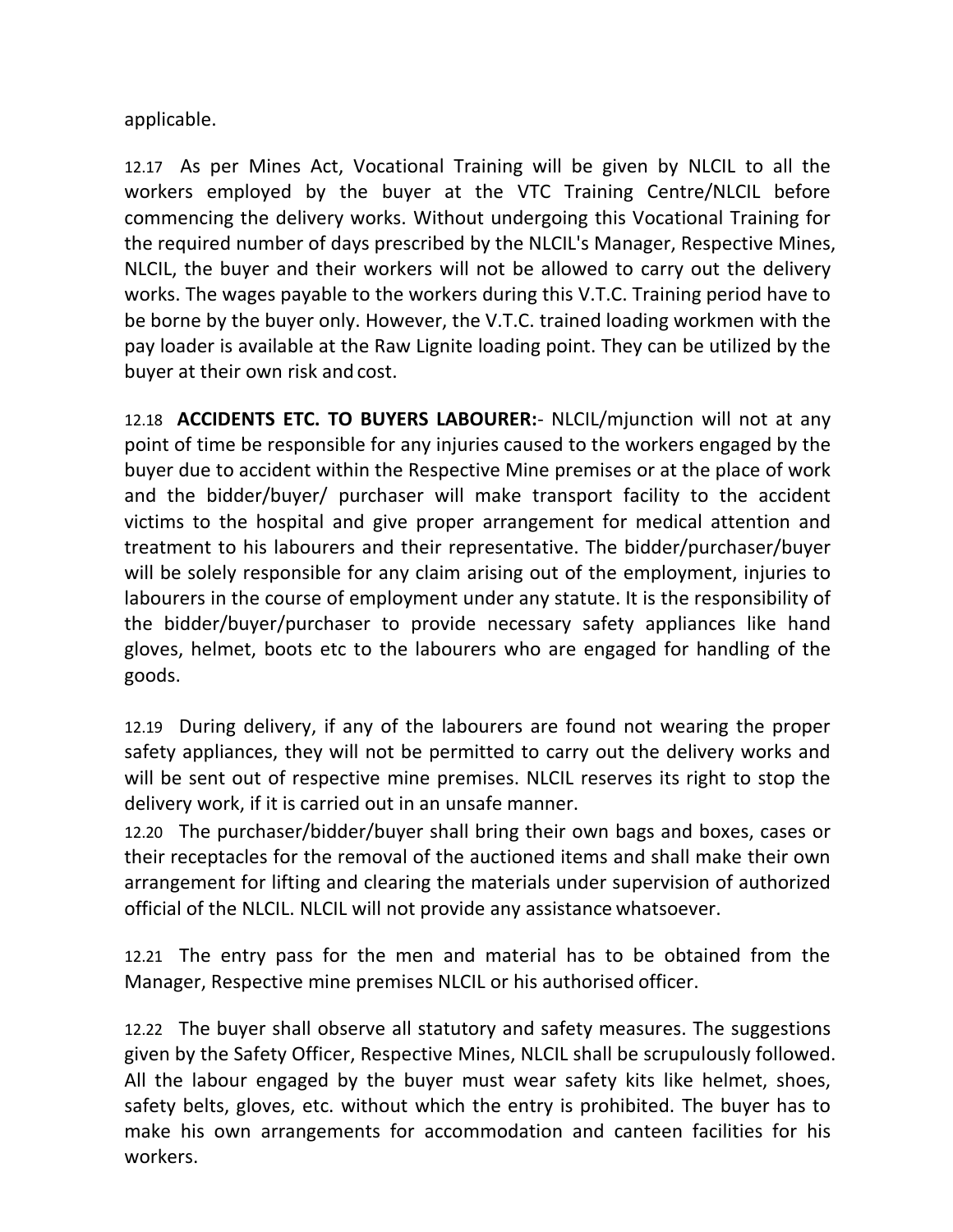12.23 **BLACKLISTING**: If it is found that the bidder/buyer/purchaser is not following the terms and conditions of payment/delivery or other conditions of the auction and also indulging in any malpractices either himself or by his agents, deputies or observer, such bidder/buyer/purchaser are liable to be blacklisted and appropriate action will be taken as deem fit by NLCIL/mjunction.

12.24 No interest will be paid to the purchaser/bidder/buyer on the amount paid or deposited by him and on the amount refundable to him ifany.

12.25 Raw Lignite in the lot are sold on **asis where is and no complaint basis only** and as such no guarantee is given as regards to sizes, quality and/or weight. Description of any lot is given by way of identification thereof only and the use of such description shall be construed as sale by description.

12.26 Removal, loading and transportation of Raw Lignite will be allowed with the specific permission obtained from NLCIL's officers authorized by Manager, Respective Mine, NLCIL. The safety precautions and procedures shall be followed.

12.27 Delivery of material will be given on all days including Sundays except paid holidays of NLC India Ltd. All deliveries will commence from 6.30 A.M. and close at 8.00 PM. The purchaser/ bidder/buyer should intimate in writing in advance as to when vehicle will come for taking out the materials. The lorries authorised by the officer-in-charge of Lignite Sales, Respective Mine alone will be permitted inside the storing area for loading of the materials. For the entry of vehicles in the storing place, which is covered in the Respective Mine area, the statutory obligations like valid driving licence, road tax details, brake check up clearance, etc. shall be submitted to the officer authorized by the Manager, Respective Mine and their permission is to be obtained. If the purchaser/ bidder/buyer comes without prior written intimation and permission as above, the NLCIL has got the right to return the vehicle without loading and purchaser / bidder/buyer cannot claim for any loss towards the same. The loaded lorries shall be permitted to move out of the storing area, after issue of the Delivery Challan-cum-Gate

Pass duly signed by the officer authorized by Deputy General Manager, Respective Mine as well as the CISF/Security personnel.

12.28 The material will be delivered only to the successful bidder/buyer/purchaser or their authorized representatives against presentation or photo pass issued by mjunction. If, the successful bidder/ buyer/purchaser desires to authorize a representative or an agent for delivery, in such case the bidder/purchaser/buyer shall produce suitable Power of Attorney or authorization letter duly attested by a Notary Public authorizing his representative or agent to lift the materials from NLCIL premises. Click Here to [View/Download](http://www.coaljunction.in/appuploads/file/coaljunction/downloads/Final_-_LETTER_OF_AUTHORITY_RL.pdf) the format of Letter of Authority.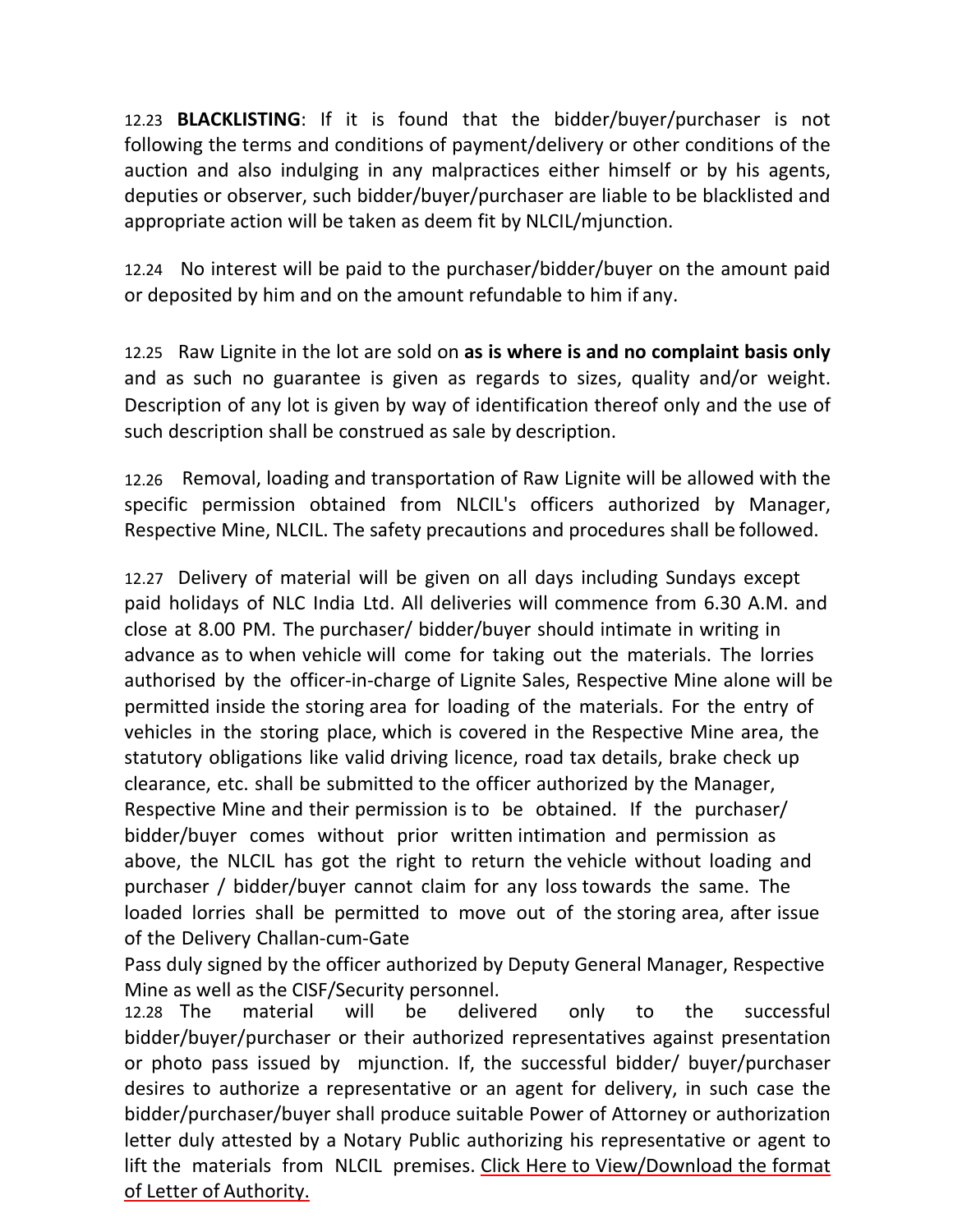12.29 Employees of NLCIL/mjunction are not eligible to participate or to represent on any one's behalf in the e-Auction.

12.30 Picking the material at random is not allowed. Loading should be done as a whole without choosing and picking.

12.31 The entire area for this delivery work is under the control of CISF/Security personnel. The buyers and their authorised persons movement is restricted strictly within the delivery area only. If they are found roaming in other areas of Respective Mine premises , severe action will be taken not only against the them, but, also on the successful bidders/buyers for trespassing.

12.32 NLCIL / mjunction will not be liable for any claim and buyer shall keep NLCIL / mjunction fully indemnified and harmless against any claim and proceedings of any of their own or against the employees or other.

12.33 **TERMINATION/ BREACH OF CONTRACT**: - In the event of bidder's failure to fulfill any of the contractual obligations including non-lifting the contracted materials under this agreement, mjunction/NLCIL's decision in regard to bidder's failure being final and binding on the bidder. mjunction/NLCIL shall have the full liberty to do any or all of the following  $\cdot$ -Cancel the contract with immediate effect for the materials under the contract not taken delivery by the bidder as on that date, in which case the EMD and/or Security Deposit along with the balance payment (if paid, any), will standforfeited.

#### AND/OR

Retain and / or adjust, recover from bidders any amount lying with mjunction / Owner (NLCIL) to the bidder's credit either under this contract or any other which may at any time become payable / refundable to the bidder either under this contract or any other contract, the amount of losses or damages or claim that might be incurred by mjunction/ Owner in selling the materials under contract not taken delivery by the bidder at bidder's risk and costs. Even after such recovery / adjustment by mjunction / Owner from bidder any amount as mentioned above lying with mjunction / Owner, if any further amount is still found payable / refundable by the bidder, the bidder shall pay the same to mjunction/NLCIL on demand without any objection or demur.mjunction shall have the right to issue addendum to the e-auction document to clarify, amend, modify, supplement or delete any of the conditions, clauses or items stated. Addendum so issued shall form part of original invitation to e-Auction.

12.34 The bidder shall have no right to issue addendum to e-Auction document to clarify, amend, modify, supplement or delete any of the conditions items stated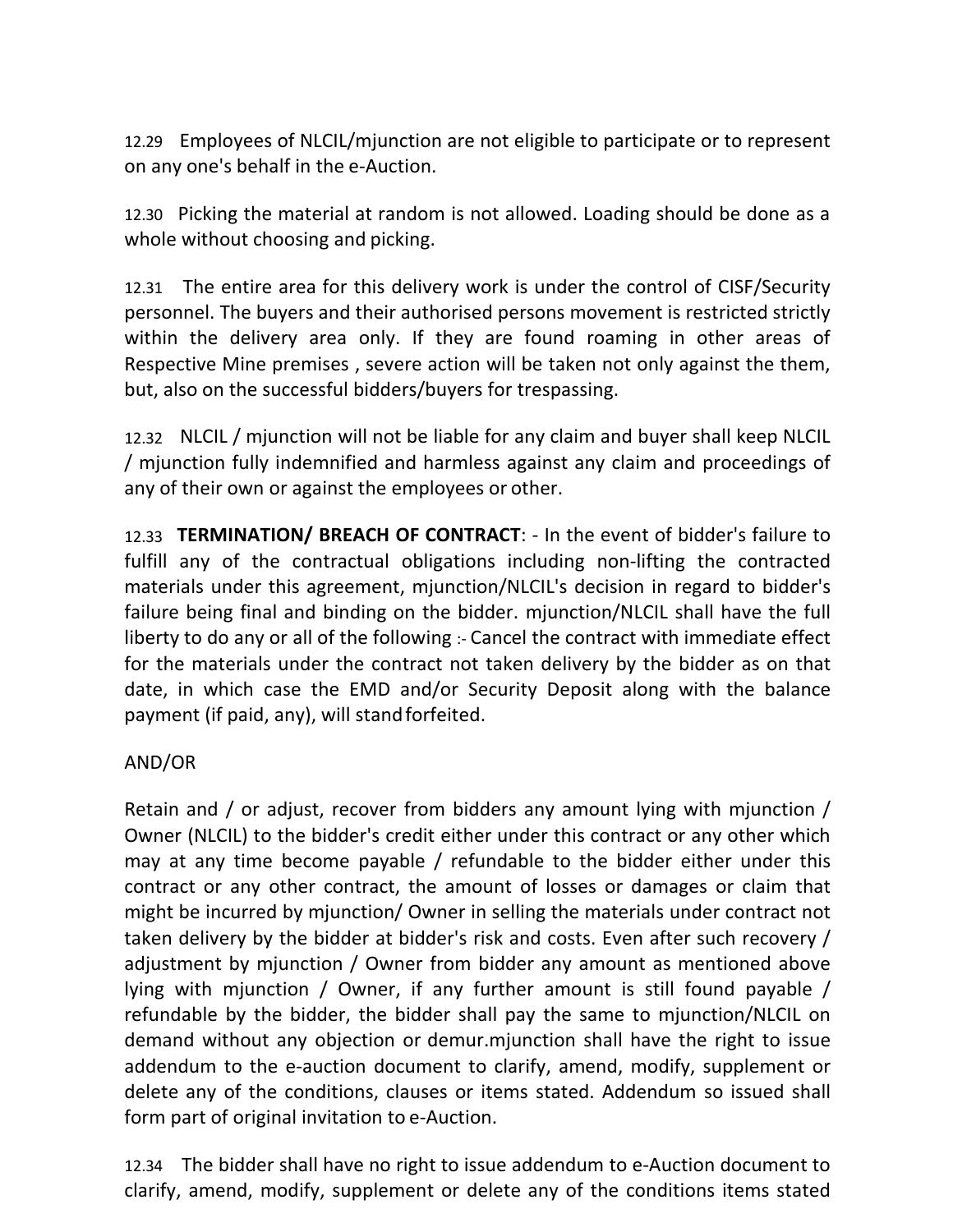#### therein.

#### 12.35 **Resolution of Disputes and Arbitration**:

#### **PLEASE CLICK HERE FOR THE ANNEXURE OF [ARBITRATION](http://www.coaljunction.in/appuploads/file/coaljunction/downloads/ARBITRATION_TERMS_-_NLCIL1.pdf) TERMS.**

#### **Resolution of Disputes and Arbitration:**

#### **Dispute Resolution and Arbitration:**

**In the event of any dispute and / or difference arising between the Bidder/Buyer and / or their Agent and NLCIL as to the construction, interpretation and / or execution of the contract and / or the respective rights and liabilities of the parties, such disputes and / or differences shall be referred to herein below mentioned Dispute Resolution Mechanism.**

- (i) If the Bidder is a PSE :- In the event of such dispute or difference, the same shall be **referred by either party to the Arbitration of one of the Sole Arbitrators in the Department of Public Enterprises to be nominated by the Secretary to the Government of India in charge of the Department of Public Enterprises. The Arbitration and Conciliation Act 1996 shall not be applicable to the Arbitration under this clause. The award of the Arbitrator shall be binding on the parties to the dispute, provided, however, any party aggrieved by such award may make a further reference for setting aside or revision of the award to the Law Secretary, Department of Legal Affairs, Ministry of Law and Justice, Govt. of India. Upon such reference the dispute shall be decided by the Law Secretary or the Special Secretary/Additional Secretary when so authorized by the Law Secretary whose decisions shall bind the parties finally and conclusively. The parties in the dispute will share equally the cost of Arbitration as intimated by the Arbitrator. The procedure to be adopted in the case of arbitration shall be in accordance with the Circulars/Guidelines as may be issued by the GoI from time totime.**
- **(ii) If the Bidder is Private Contractor [Other domestic Contractors: - The parties agree to use reasonable efforts to resolve all disputes equitably and in good faith. If any dispute between the parties arises it shall in the first instance be referred in writing to the NLCIL who shall endeavor to resolve the dispute amicably and render a decision within 30 days. The period of 30 days shall be reckoned from the date of receipt of the intimation of the dispute by the Corporation. Save as hereinafter provided, in respect of a dispute so referred, the decision of the Corporation shall be final and binding upon the parties until completion of the transaction and shall forthwith be given effect to by both parties. If the Party is dissatisfied with the decision rendered by NLCIL, or if the NLCIL omits or declines to render a decision within the said period of30 days, then within a further period of 30 days, the dissatisfied Party shall require by a notification that the dispute shall be referred to Conciliation in the manner as per the 'NLC Conciliation Rules", copy of which is available with the NLCIL offices and the Buyer shall abide by the 'NLC Conciliation Rules' as amended from time to time. Such anotification shall be in writing and it shall be duly served on the otherparty. The Conciliation shall be held at Neyveli/Chennai. Conciliation proceedings shall be conducted in English.Once the settlement agreement is signed with respect to a dispute, the same dispute is not subject to further appeal through Judicial Proceedings or Arbitration. The rights and obligations of the Parties shall remain in full force and effect during the Conciliation proceedings.**